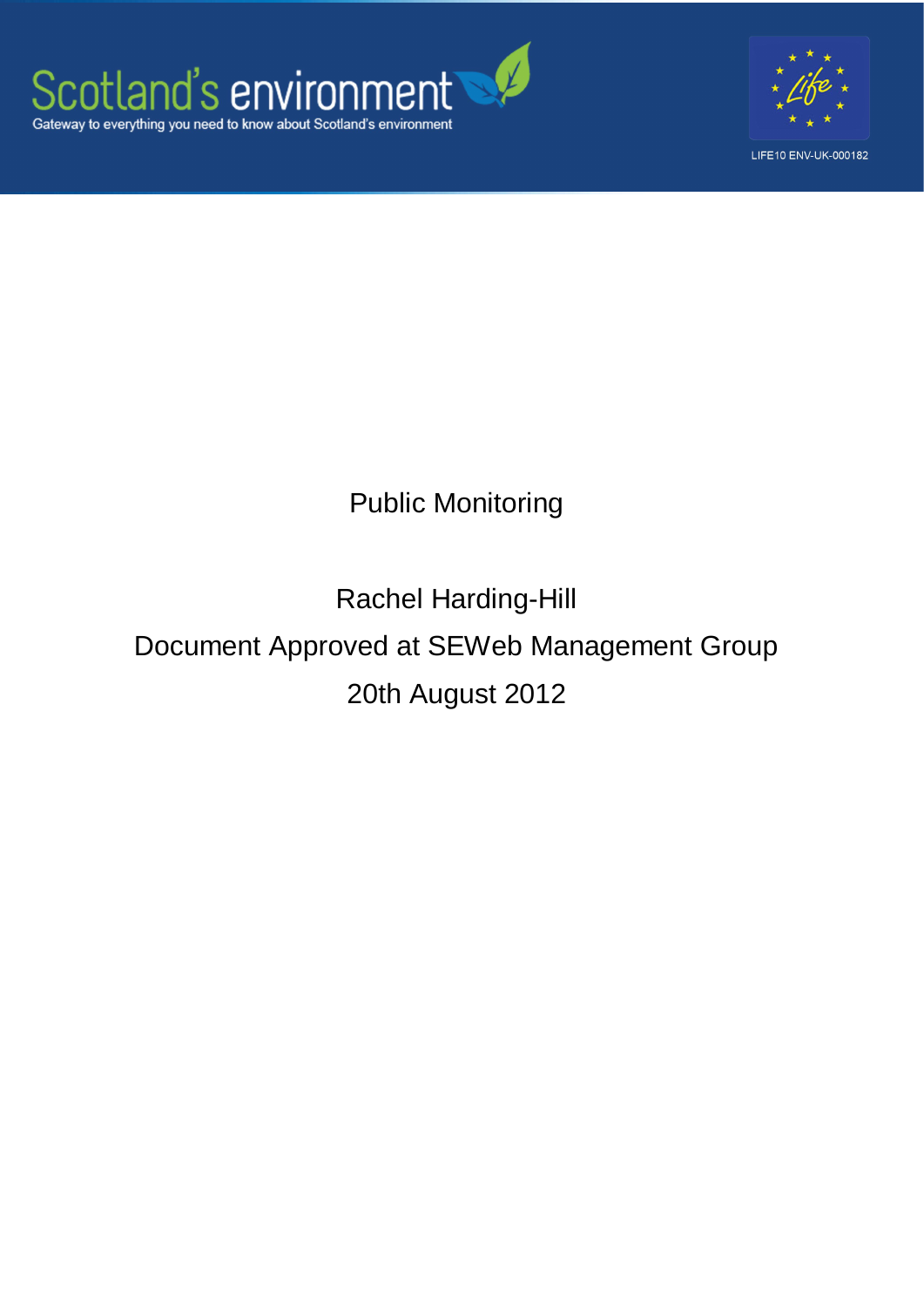



#### **SEWeb MG 12 042**

### **SEWeb (LIFE+) Management Group**

#### **Public monitoring - summary of preparation and recommendations for SEWeb development**

| <b>Summary of Paper</b>                 | This paper summarises the preparation work undertaken for<br>SEWeb (LIFE) Project Action 11 (public monitoring) and makes<br>recommendations for the future development of SEWeb to<br>support the delivery of this action. |
|-----------------------------------------|-----------------------------------------------------------------------------------------------------------------------------------------------------------------------------------------------------------------------------|
| <b>LIFE+ Project Action Ref</b>         | <b>Action 11 - Public Monitoring</b>                                                                                                                                                                                        |
|                                         | with links to actions 4 (identifying public interest, 13 (citizen<br>action) and 25 (project evaluation)                                                                                                                    |
| <b>Report Date</b>                      | 20th August 2012                                                                                                                                                                                                            |
| Author(s)                               | Rachel Harding-Hill, SEWeb Delivery Team member - public<br>engagement                                                                                                                                                      |
| <b>Management Group</b><br>requirements | This Paper is for noting the work completed to date for public<br>monitoring (action 11) - and approval, in principle to take<br>forward the products suggested in Section 5.                                               |

#### **1 Introduction**

- 1.1 The purpose of this paper is to summarise the preparatory work undertaken during Jan-July 2012 to define how SEWeb promotes and enables public monitoring – or "citizen science" (SEWeb Action 11). A summary of information that has been gathered through one-to one discussions, workshops and meetings is presented and conclusions drawn on the current "landscape" of citizen science in Scotland. A set of products is suggested for the future development of SEWeb, in order to engage the Scottish public in public monitoring. This paper draws on information presented in paper SEWeb MG 12 041 that discusses identifying public interest (SEWeb action 4).
- 1.2 One of SEWeb"s four key objectives is to "engage the public by providing access to high quality on-line interactive resources to promote better understanding of the environment, public debate on environmental priorities, public monitoring of the environment and public activity to protect and improve the environment '.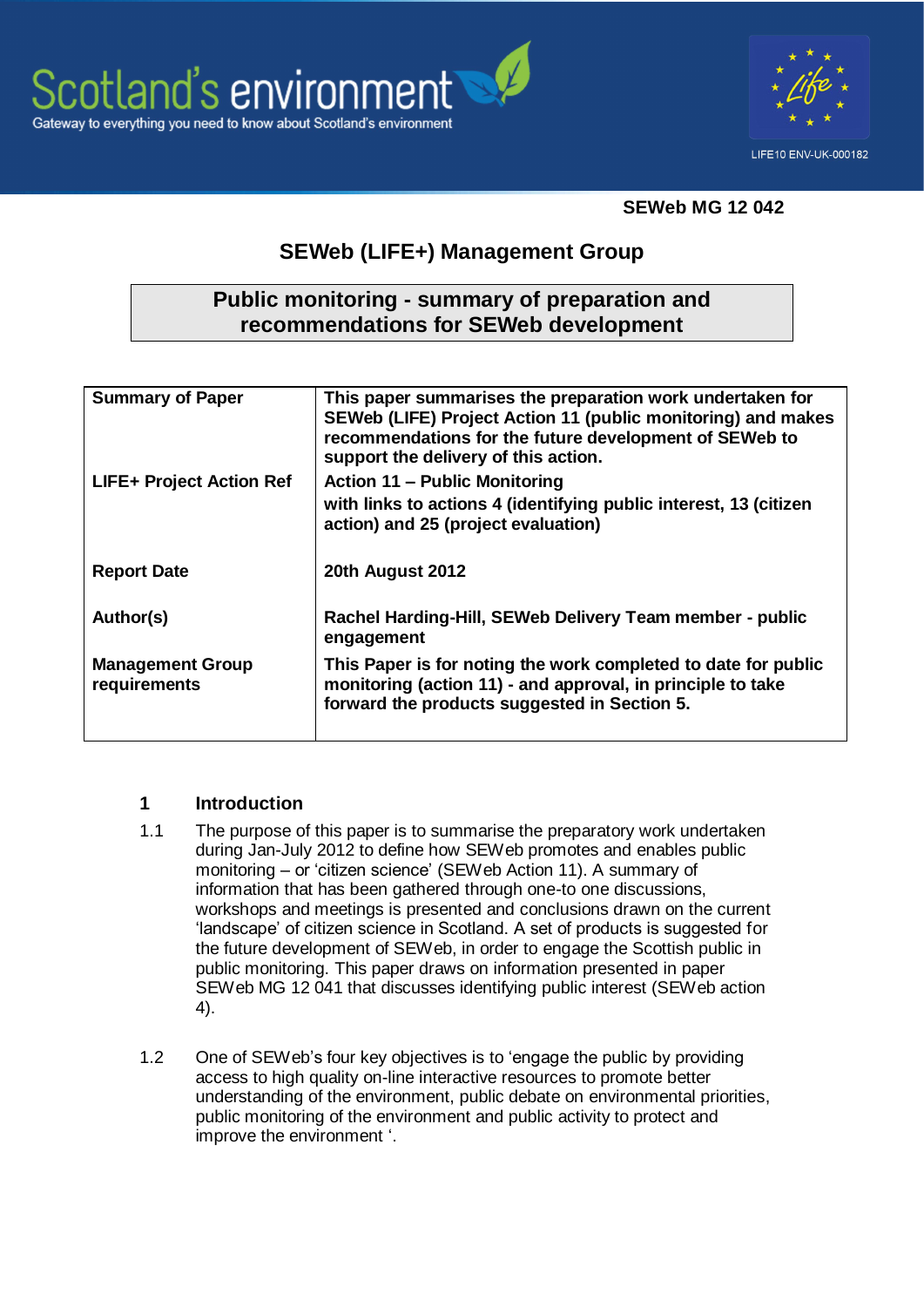- 1.3 There are four actions in the SEWeb (LIFE) project that sit within the public engagement workstream where the responsibility to deliver the above noted objective sits. This paper reports on the preparatory work undertaken under public monitoring (SEWeb Action11) and makes suggestions of products to be taken forward to deliver this action.
- 1.4 Public involvement in data collection and analysis or "citizen science" engages members of the public in the process of collecting and recording environmental data and observations. Engaging the public in this way increases the capacity for scientific research but it is also recognises that it can also provide a very powerful mechanism for increasing public enjoyment and understanding of their local environment. In the longer term, this active learning can lead to new skills for the participants and can motivate them to develop personal stewardship of the environment and therefore empowering them to take positive environmental action. It is for all these reasons that citizen science is an important part of the SEWeb project.
- 1.5 The LIFE bid documentation states that the SEWeb project will:
	- Undertake preparatory work for the development of this action in order to understand the current position and needs of citizen science in Scotland
	- deliver a list of areas where public could be involved in monitoring
	- set up and run 3 citizen science projects and use these to engage the public in monitoring, building on this interest to engage the public in environmental action.
	- publicity campaigns and documentation to support the 3 citizen science projects
	- Launch website applications and publicity campaigns for the 3 citizen science projects
- 1.6 This paper has been put together by Rachel Harding-Hill but has received input and support from SEWeb partners that are running or involved in citizen science, including the Kerry Riddell (TCV), Alan Cameron (SNH), Anne Conrad (SEPA), Chris Wernham (BTO), Paul Kirkland (Butterfly Conservation) and Keith Westhead (BGS).

#### **2. Preparatory work**

- 2.1 Preparatory work has been undertaken to gather information on the existing "landscape" of citizen science in Scotland and establish needs and gaps that SEWeb might fill and add value. This has included a large number of discussions, meetings and workshops with partners that have taken place over the last 6 months.
- 2.2 The activities described in Management Group paper SEWeb MG 12 041 also help provide information and direction for citizen science. Specific questions about the topics of most interest to the public, level of existing involvement in public monitoring and motivational factors for them to do so were specifically included. This helps us answer the following questions that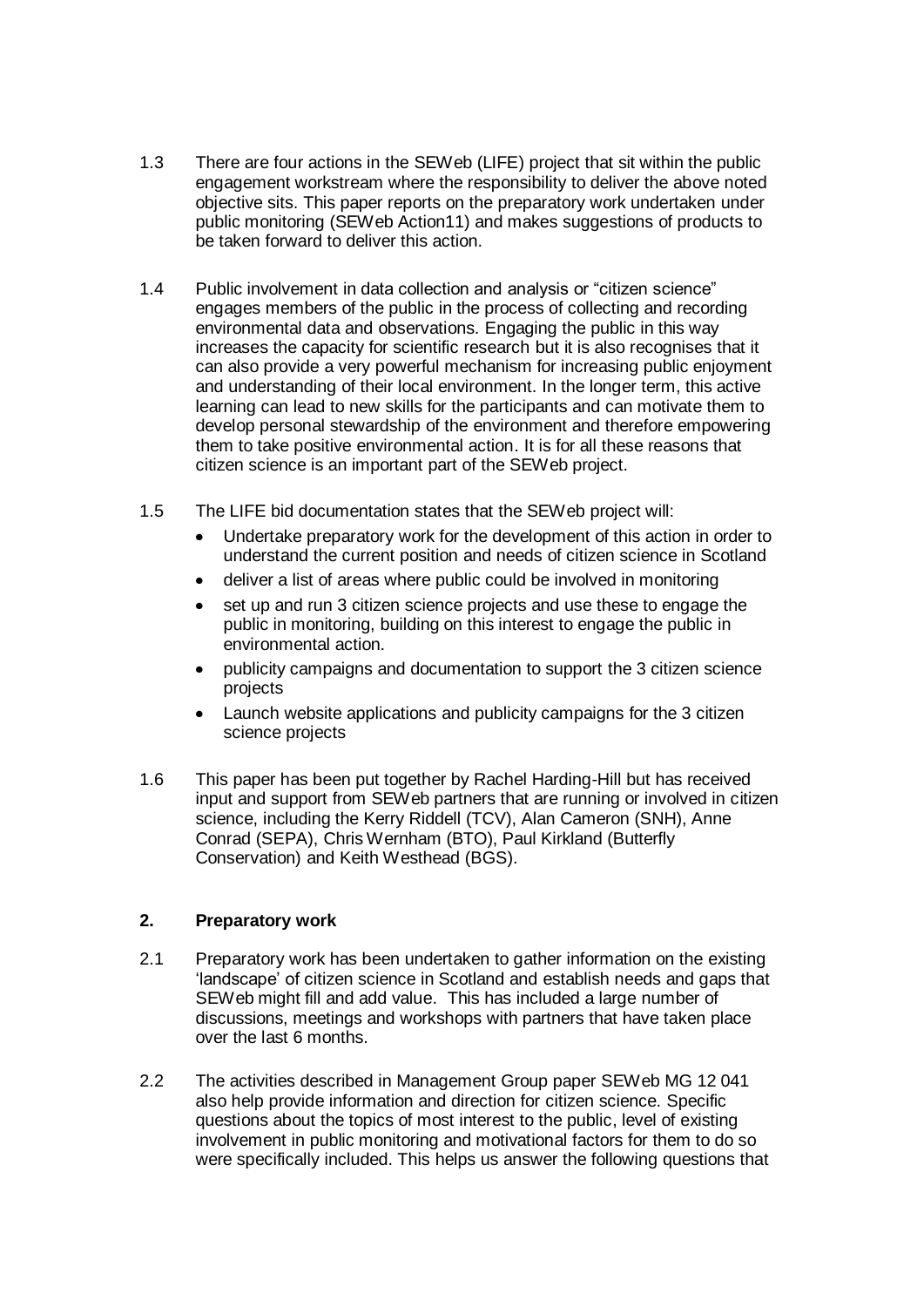are referred to in the public engagement evaluation strategy (see section 2 in MG paper SEWeb MG 12 041.

- What citizen science [and citizen action<sup>1</sup>] projects already exist?
- Where are the gaps in citizen science [and citizen action] and what is needed to increase the number of people involved?
- 2.3 SEWeb organised a Scottish workshop on  $15<sup>th</sup>$  May in order for Scottish experience to contribute to a contract commissioned by the UK Environmental Observation Framework  $(UK\text{-}EOF)^2$ . The contract is documenting lessons learned for citizen science projects operating worldwide and is reviewing available technology that might be used to facilitate monitoring by volunteers as well as motivating and engaging new volunteers. SEWeb staff sit on the steering group for this project and have been able to ensure that the outputs will be also be useful to citizen science developments in SEWeb. The contract is due to report in September but we are already benefiting from our involvement.
- 2.4 SEWeb has a great deal to learn from the Scotland Counts initiative. Launched in 2011 with support from Scottish Government, SEPA and SNH; Scotland Counts is a Scottish citizen science programme run by TCV (formally BTCV) which seeks to increase opportunities for people to participate in a Scotland wide citizen science movement. Scotland Counts aims to increase the number and diversity of Citizen Scientists across Scotland and develop and promote innovative methods for collecting and recording data as well as responding to the data needs of funding partners. The Scotland Counts steering group have been a valuable forum to establish where SEWeb can add value.
- 2.5 Part of the preparation for this action has been to explore areas where citizen science projects may be needed and, following initial discussions with partners, a series of focussed discussions on local air quality (with SEPA colleagues) and invasive non-native species (SNH, FCS, RAFTS, SEPA, CEH) have taken place.
- 2.6 The role of citizen science in national air, soil and water monitoring action plans that are being produced by CAMERAS is being explored by those involved in their preparation. This will help set up a more strategic identification of where citizen science can augment data collected by public agencies.

#### **3. What citizen science projects already exist? The existing Scottish landscape of citizen science projects**

3.1 To investigate and present the existing landscape of citizen science in Scotland was an important first step for this action. SEWeb needs to add

-

 $1$  Citizen action will be the subject of a paper to the management group in December 2012

 $2$  The UK-EOF was launched in 2008 in response to the long term issues that surround environmental monitoring, observations and surveillance. It is a self contained programme of Living With Environmental Change (LWEC), funded by the major sponsors of environmental observations in the UK and delivered via a series of work streams and scoping projects.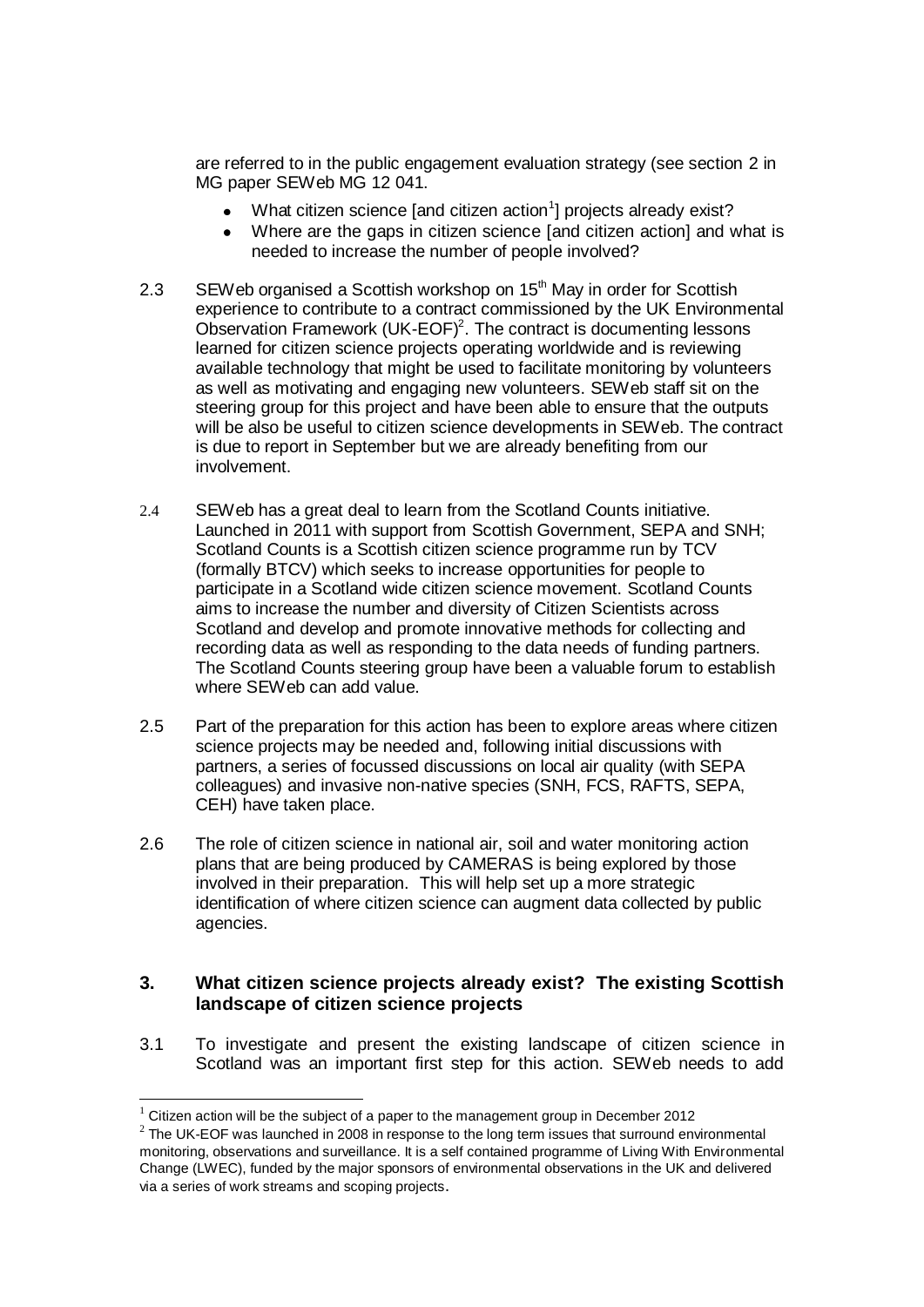value to existing work and ensure the project focuses on engaging the public through on-line information and resources as described in the objectives of the project. The preparatory work illustrated just how much was already happening in Scotland.

- 3.2 A large and diverse number of citizen science projects are already taking place. Projects range from those operating at different geographical level; European, UK, Scotland, regional or local and also complexity – from one off surveys in schools grounds to long-running monitoring programmes such as those run by the British Trust for Ornithology. In Scotland, and Worldwide, there is a long history of biodiversity recording, less so for other aspects of environmental monitoring.
- 3.3 Many organisations are involved with citizen science, from national and local, from funding/enabling to on the ground, to campaigning. Some of these are SEWeb partners. For example, SNH is a long-time funder of biological monitoring through organisations like Butterfly Conservation and Buglife.
- 3.4 Citizen science projects use digital media to a varying extent. Digital media includes both social media (facebook, twitter etc) and digital equipment (tablets, mobile phone apps). Some projects use digital media to input data – either through PC entry or mobile phone technology (such at the BGS isoils app). Some projects store the data in such a way so that a Web Map Service can allow for data presentation back to the recorder (such as OPAL). The BirdTrack recording scheme is set up for on-line data entry, there is an android phone app available for entering records and data are stored in a manner that makes a huge range of feedback products (maps, tables, graphs) available to the volunteers that submit data to the scheme and the general public. The use, and innovation, of digital media for citizen science is of great interest to practitioners just now and there are opportunities for SEWeb to both learn, illustrate good practice, test and trail-blaze in this area.
- 3.5 Annex 1 presents a spreadsheet of citizen science projects operating in Scotland.

#### **4 Where are the gaps in citizen science? What is needed to increase the number of people involved?**

- 4.1 The preparatory work undertaken has clarified that there is already a wide and varied landscape of citizen science in Scotland, that any new project requires on-going dedicated support to design, build and implement. A number of gaps have been identified where SEWeb could add value.
- 4.2 There is a need to better explain the *value* of citizen science both in terms of the data it collects and the benefit to people collecting. This should include how, why and when data produced by citizen science is useful and encourage this type of data collection where appropriate – to both data uses and also to the Scottish public.
- 4.3 There is an opportunity for SEWeb to provide a *gateway* to all the citizen science projects operating within Scotland. This was consistently raised by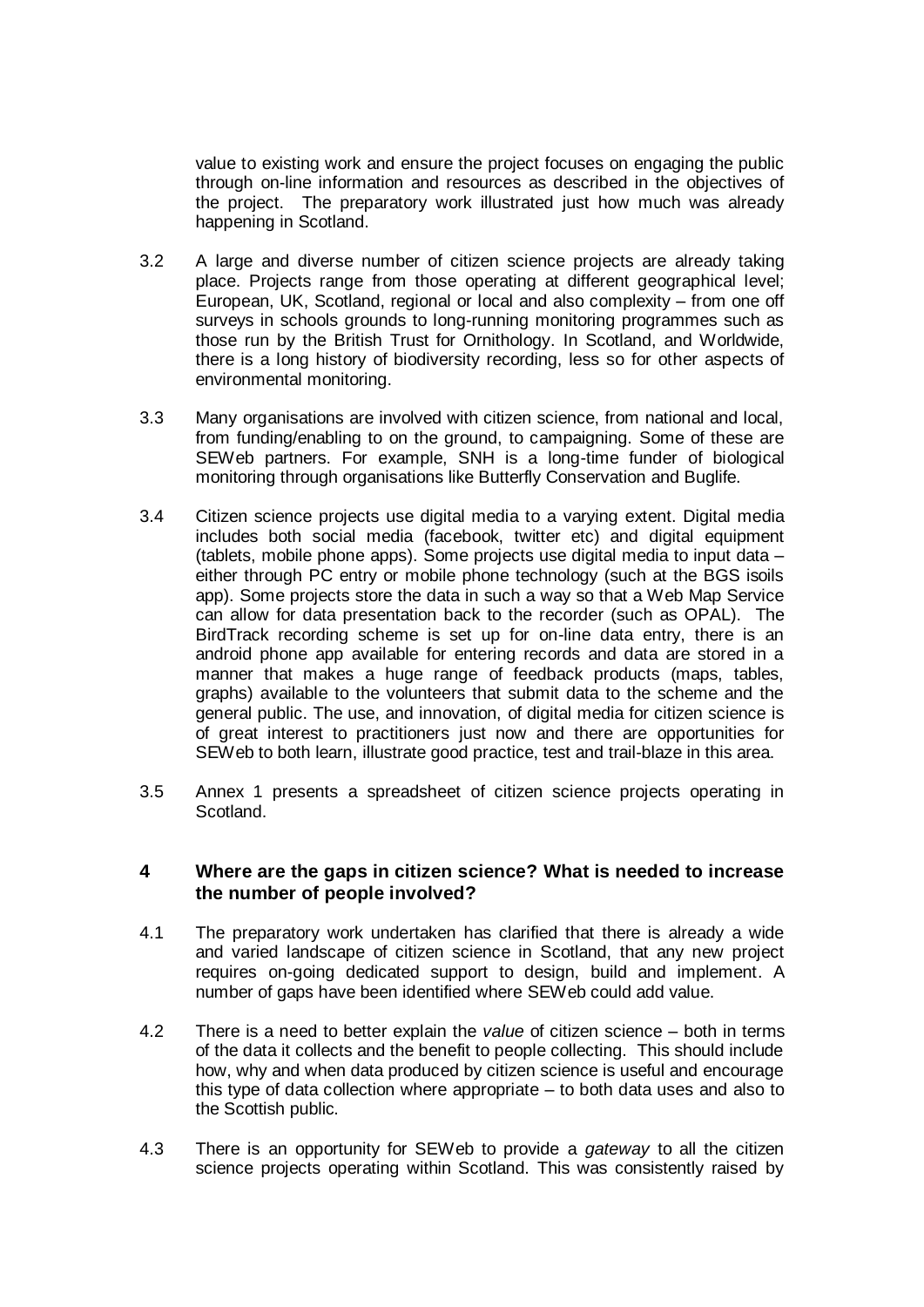those already running projects. There is a need to provide easy, searchable, access to up to date information on which projects are happening where, helping people to find out what projects are going on and how they can get involved.

- 4.4 There is an opportunity for SEWeb to provide *guidance, tools and a platform* for new citizen science projects, again using a gateway approach. In particular, the use of digital media is a fast growing area and there is potential to provide access to existing it tools and applications that could be used by new citizen science projects.
- 4.5 There are some *topic areas* where a new citizen science project would be valuable, and where SEWeb could provide a platform, for example, for data input and display. However, in order to ensure buy-in and longer term sustainability, it is important that, while the SEWeb vehicle can be used, these citizen science initiatives will be clearly undertaken by and on behalf of partners. The following have been suggested: local outdoor air quality, environmental reporting, fish barrier reporting, INNS reporting, flytipping, woodland/forestry.

#### **5. Proposed products for SEWeb to engage the Scottish public in citizen science**

5.1 Using the intelligence gathered during preparation for this task, this paper suggests the development of a set of products to engage the Scottish public in environmental monitoring.

#### 5.2 *Communication*

*The value of citizen science:* Explore the use and value of data produced through citizen science. This could start with a simple visual representation of how different data collected can and is being used for positive environmental protection or improvement. In the longer term, this could link to monitoring strategies, such as the monitoring action plans being produced by CAMERAS to give a strategic overview on how citizen science is contributing to environmental monitoring in Scotland.

A number of partners (Buglife, TCV, Butterfly Conservation, BTO) have already contributed examples of data journeys to be used in an illustration.

#### 5.3 *Gateway*

*A register of citizen science projects:* Develop and host a register of citizen science projects in Scotland. This would build on the information already gathered in annex 1 (the majority of which came from the Scotland Counts project (see section 2.4) and also use information gathered through the UK EOF contract (section 2.3). The register should be searchable and provide information on the scope of, and direct links to, existing citizen science projects. This was approved at the Management Group meeting on 18<sup>th</sup> May and work on this has started.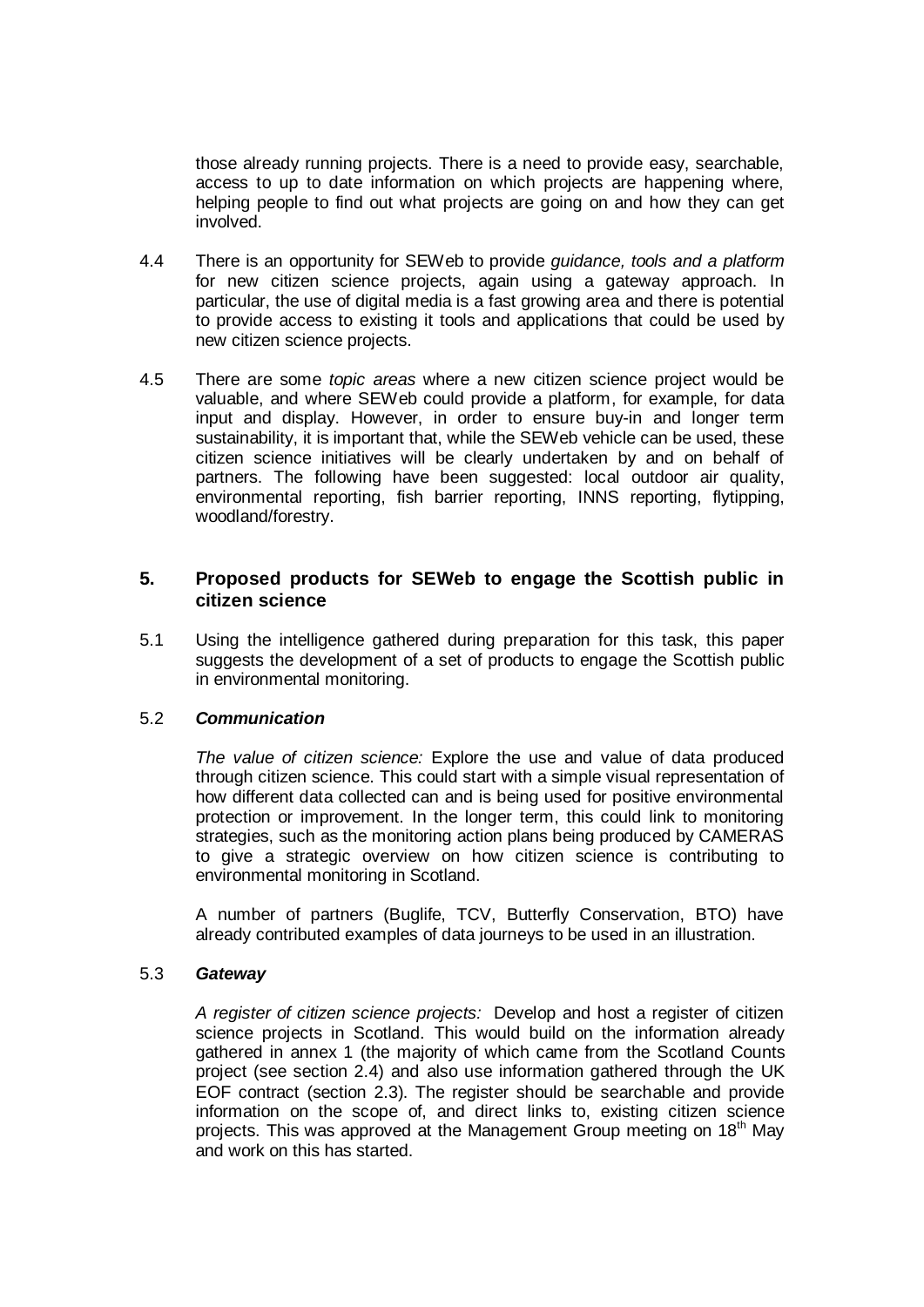- 5.4 *On-line sharing practice and matching projects with volunteers:* Develop and host an on-line 'space' to:
	- share practice (both good and not so good) of citizen science in Scotland. This could be a mapped layer of project "pen pictures" for completed and active projects that could be uploaded by project leaders (include school projects). An upload of numbers involved would help us assess numbers of existing and new volunteers
	- enable projects to "advertise" for volunteers and for potential volunteers to see what projects are running, both at a national and local level, and make contact with project organisers. This could include schools projects

Partners particularly interested in this product are TCV, BTO.

#### 5.5 *Tools*

*A 'toolkit' of resources for citizen science projects:* Develop a "toolkit" of resources for citizen science projects. This would include:

- generic good practice guidance for citizen science projects (taken from guidance currently in production by partners (eg outputs of the UK-EOF contract (see section 2.3) and Scotland Counts).
- freely available IT tools and applications that could be used by citizen science projects and links to examples of their best usage (examples taken from technology report from UK-EOF contract e.g. [http://www.indicia.org.uk/\)](http://www.indicia.org.uk/)
- a SEWeb/citizen science framework for linking on-line citizen science tools to and from SEWeb, including web map services, social media and mobile phone apps using standardised technology approaches e.g. OpenGIS Web Map Service e.g. <http://www.opengeospatial.org/standards/wms>
	- a teachers "guide" to SEWeb, including outlining how citizen science
- projects can help implement the curriculum for excellence (working closely with Scotland Counts).

Partners particularly interested in this product include: BGS and Historic Scotland (IT tools and framework), Education Scotland, Scotland Counts (teachers "guide"), SNH and TCV (all).

#### 5.6 *Projects*

*Pilot project to incorporate CS data together with agency data:* This would investigate the benefits and issues with splicing together data produced by agencies and Scottish Government (often at national or regional level) with data produced at a local (often community) level. A useful start would be a pilot project in a small area to test approaches, perhaps linked to an existing or planned piece of work where this kind of approach would be valuable. This would test the added value of using SEWeb to bring the different types of data together.

Sniffer and TCV have expressed interest in this product and it was also suggested at the workshop on behavioural change in June 2012.